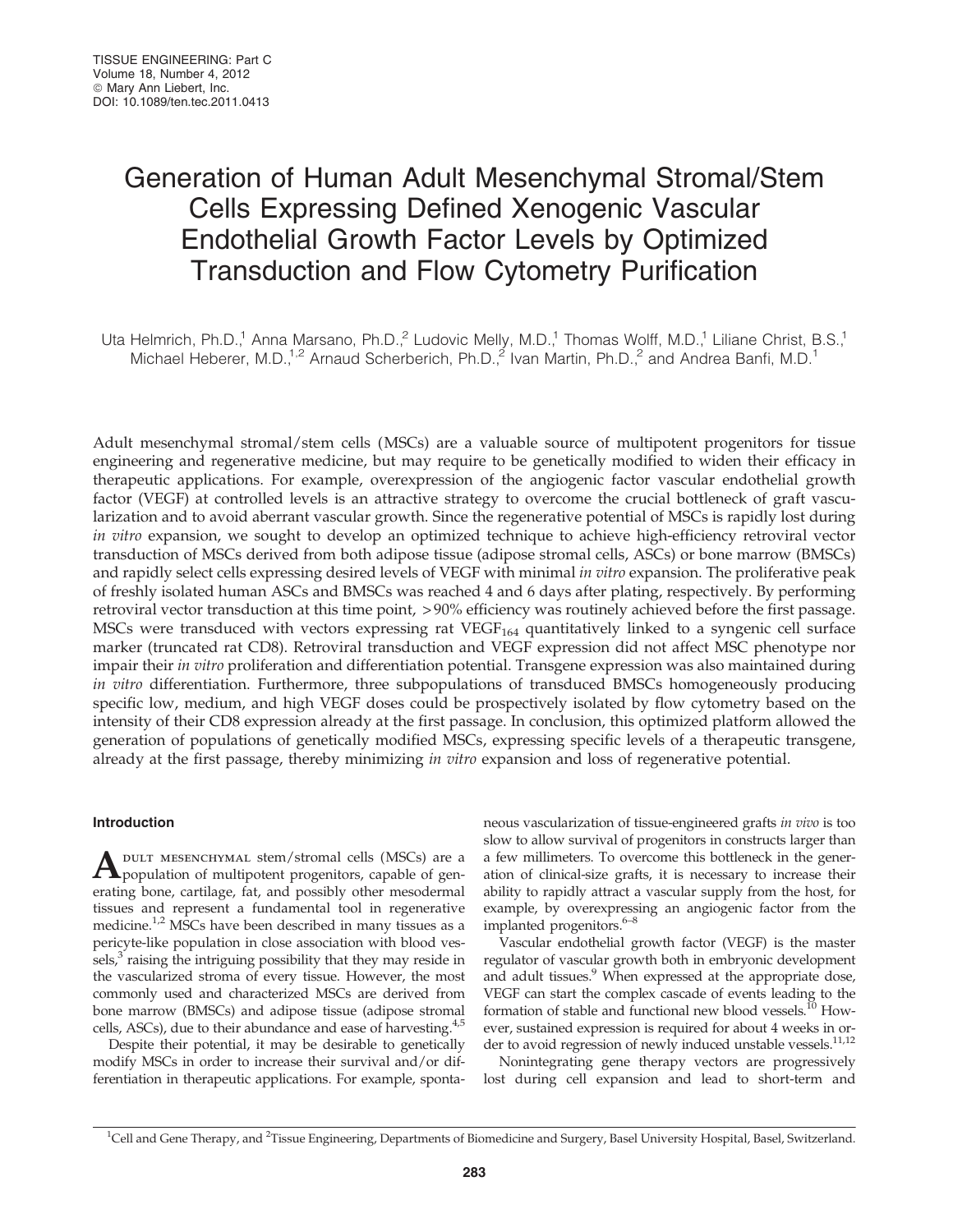variable expression. Gene expression is thus less controllable, making it challenging to achieve a desired therapeutic effect. Integrating vectors, such as retroviral vectors on the other hand, replicate with the host genome and ensure constant expression throughout cell expansion.<sup>13,14</sup>

MSCs have been shown to rapidly lose their differentiation potential during in vitro expansion.<sup>15,16</sup> Therefore it is crucial that genetic modification takes place both with high efficiency, in order to minimize the need for cell selection, and with minimal *in vitro* manipulation of progenitors.

Therefore, here we sought to develop an optimized technique to achieve rapid and high-efficiency transduction of primary MSCs from both bone marrow and adipose tissue with minimal in vitro expansion, together with highthroughput purification of the progenitor populations expressing specific transgene levels based on fluorescenceactivated cell sorting (FACS). The study of in vivo vascularization of critical-size osteogenic grafts seeded with human MSCs requires a nude rat model, due both to the dimensions of the constructs and the need to avoid rejection of human cells. However, nude rats are tolerant to xenogenic cells, but not secreted molecules, and can develop antibodies against them. Therefore, we generated genetically modified human MSCs overexpressing rat VEGF in view of subsequent in vivo experiments in rats with this tool. Greater than 90% transduction efficiency of freshly isolated BMSCs and ASCs could be routinely achieved and FACS purification was possible already at the time of the first passage, while no loss of in vitro proliferation and differentiation potential was caused by either the genetic modification or the FACS sorting.

#### Materials and Methods

## MSC isolation and culture

Human primary ASCs and BMSCs were isolated from liposuction and bone marrow aspirates, respectively. The aspirates were obtained from healthy donors as previously described after informed consent by the patients and approval by the local ethical committee. Briefly, subcutaneous adipose tissue was digested in 0.075% type-II collagenase (Worthington) in phosphate-buffered saline (PBS) and plated at a density of  $5.\bar{5} \times 10^3$  nucleated cells/cm<sup>2</sup>.<sup>17</sup> Bone marrow was subjected to red blood cell lysis $18$  and plated at a density of  $10^5$  nucleated cells/cm<sup>2</sup>. Both ASCs and BMSCs were cultured in  $\alpha$ -MEM supplemented with 10% fetal bovine serum (FBS) (Gibco) and 5 ng/mL fibroblast growth factor (FGF)-2 (BD Biosciences). Cells were passaged when 80% confluent and replated at a density of  $3 \times 10^3$  cells/cm<sup>2</sup>.

Colony forming efficiency assays were performed on freshly isolated cells as described.<sup>19</sup> The proliferation rate was determined by counting the number of cells at every passage with a Neubauer chamber (Roth), determining the number of population doublings from the previous passage $19$  and plotting the cumulative doublings against the time in culture.

# Myoblast culture

Primary C57Bl/6 mouse myoblasts were cultured on collagen-coated dishes in medium consisting of 40% F10, 40% low-glucose Dulbecco's modified Eagle's medium (both Sigma), supplemented with 20% FBS and 2.5 ng/mL FGF-2, as previously described. $20$ 

#### Cell cycle analysis

The proportion of actively cycling cells was determined by measuring their nuclear DNA content by flow cytometry after staining with propidium iodide as described.<sup>21</sup> The data were analyzed using the cell cycle analysis tool from FlowJo Software (Tree Star) using the Watson model.<sup>22</sup> ASCs ( $n=4$ ) donors) and BMSCs  $(n=3$  donors) from duplicate dishes were analyzed at each time point.

## Retroviral transduction

The optimization experiments were performed with frozen aliquots of a pooled stock of retroviral vector supernatant, to ensure the same titer in all conditions. Subsequent experiments were performed with fresh viral vector supernatants. Primary MSCs were transduced with previously described retroviral vectors, carrying the gene for rat  $VEGF<sub>164</sub>$  linked through an internal ribosomal entry site (IRES) to a truncated version of the FACS-quantifiable cell surface marker truncated rat  $CD8a<sup>23</sup>$  according to a highefficiency protocol.<sup>24</sup> Briefly, MSCs were cultured in 60-mm dishes and were incubated with retroviral vector supernatants supplemented with  $8 \mu g/mL$  polybrene (Sigma-Aldrich) for  $5 \text{ min}$  at  $37^{\circ}\text{C}$  and centrifuged at  $1100$ g for 30 min at room temperature in the dishes, followed by fresh medium replacement. After initial optimization, all subsequent experiments were carried out with cells transduced twice per day for a total of 4 infection rounds.

#### Flow cytometry

CD8a expression was assessed by staining with a fluorescein isothiocyanate-conjugated anti-rat CD8a antibody (clone OX-8; BD Pharmingen), using previously optimized staining conditions to ensure complete saturation of the CD8a molecules expressed on all cells in the heterogeneous transduced population,<sup>23</sup> that is, 2 µg of antibody/10<sup>6</sup> cells in  $200 \mu L$  of PBS with 5% bovine serum albumin.

Expression of MSC surface markers was assessed by staining with specific antibodies against CD31 (clone WM59; BD Pharmingen), CD34 (clone 581; BD Pharmingen), KDR/ VEGFR2 (clone 89106; R&D Systems), CD73 (clone AD2; BD Pharmingen), CD90 (clone 5E10; BD Pharmingen), and CD105 (clone SN6; AbD Serotec). All antibodies were used at a 1:20 dilution except for CD90 (1:100). Aspecific binding was measured by staining with appropriate isotype control antibodies. Data were acquired with a FACSCalibur flow cytometer (Becton Dickinson) and analyzed using FlowJo software (Tree Star). Cell sorting was performed with the Influx cell sorter (Becton Dickinson).

# MSC immunostaining

Fifty percent confluent MSC cultures were fixed with 4% formalin, blocked for 1h with 10% calf serum in PBS, and incubated with an antibody against rat CD8a (clone OX-8, BD Pharmingen; 1:200), followed by an Alexa 488– conjugated chicken anti-mouse IgG (Invitrogen; 1:500). Nuclei were stained with 4',6-diamidino-2-phenylindole (DAPI) (Invitrogen).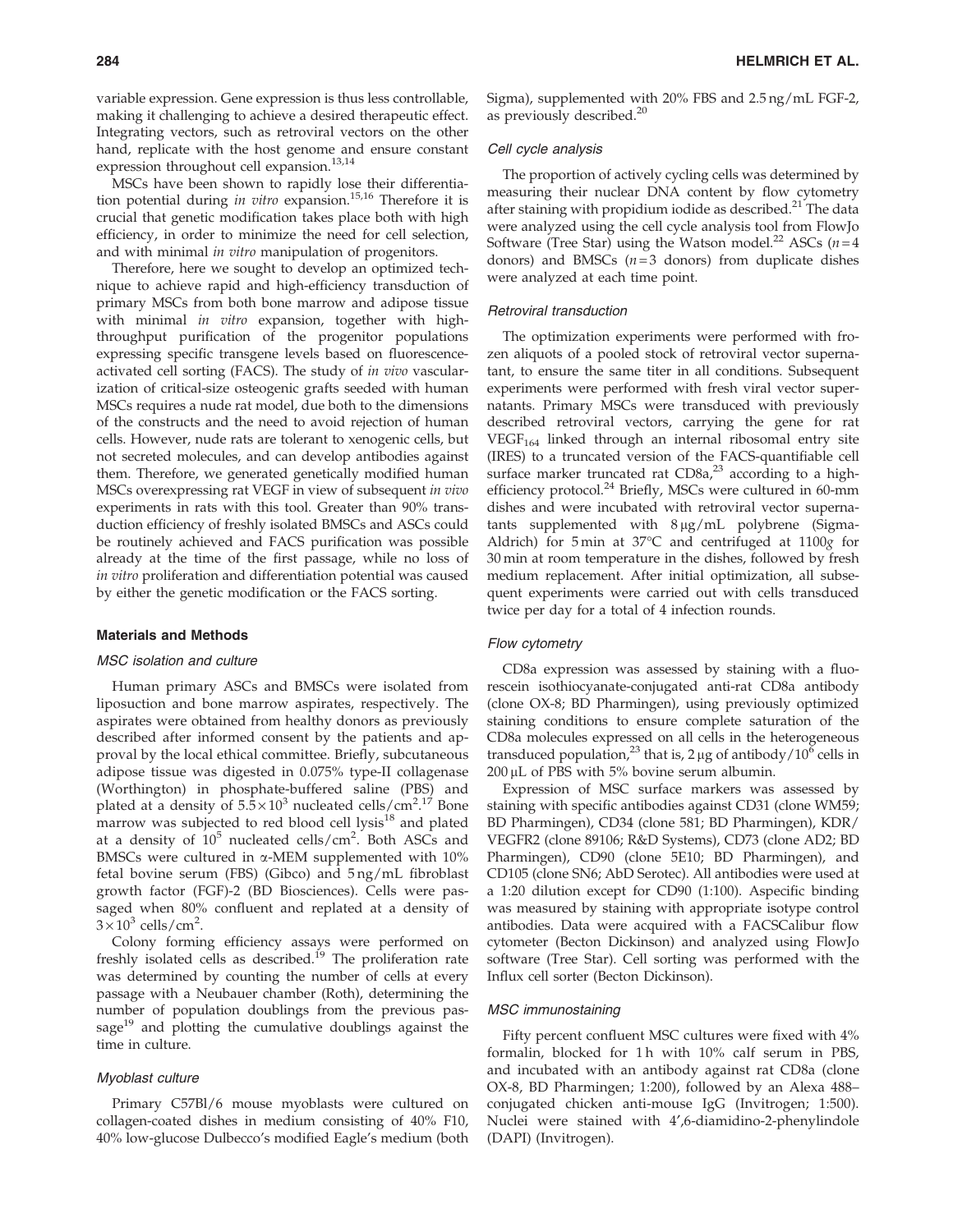## In vitro differentiation

Adipogenic differentiation was induced as previously described.<sup>17</sup> Briefly, subconfluent cell layers were treated with  $10 \mu g/mL$  insulin,  $10^{-5}$  M dexamethasone,  $100 \mu M$  indomethacin, and  $500 \mu M$  3-isobutyl-1-methyl xanthine for 72 h and subsequently with  $10 \mu g/mL$  insulin for 24 h, repeating this 96-h treatment cycle four times. Lipid droplets were detected with Oil Red-O staining.

Osteogenic differentiation was induced by culturing MSCs with  $\alpha$ -MEM supplemented with 10% FBS, 100 nM dexamethasone, 10 mM β-glycerophosphate, and 0.05 mM ascorbic acid-2-phosphate for 3 weeks, as previously described.<sup>17</sup> Calcium deposits were detected with Alizarin Red staining.

# Quantitative real-time reverse transcriptase polymerase chain reaction

Total mRNA was isolated using the RNeasy Mini Kit (Qiagen) and cDNA was synthesized with the Superscript III Reverse Transcriptase (Invitrogen).

Quantitative real-time reverse transcriptase polymerase chain reaction (qRT-PCR) was performed on a 7300 AB thermocycler (Applied Biosystem) to quantify the expression of the following genes: human cbfa-1/Runx2 (Forward: CGTTACCCGCCATGACAGTA; Reverse: GCCTTCAA GGTGGTAGCCC; Probe: CCACAGTCCCATCTGGTACC TCTCCG; primers = 300 nM and probe =  $100 \text{ nM}$ <sup>25</sup>; PPAR- $\gamma$ (Applied Biosystems assay Hs00234592\_mL; primers = 900 nM and probe = 250 nM). To quantify expression of the retroviral cassette, a specific primers-and-probe set was designed with the Primer Express 3 software (Applied Biosystems) to recognize the IRES sequence (Forward: GCTCTCCTCAAGCGTATTCAACA; Reverse: CCCCAGAT CAGATCCCATACA; Probe: CTGAAGGATGCCCAGAAG GTACCCCA; primers = 400 nM and probe = 400 nM). Glyceraldehyde 3-phosphate dehydrogenase was used as a housekeeping gene (Forward: TAAAAGCAGCCCTGGTG ACC; Reverse: ATGGGGAAGGTGAAGGTCG; Probe: CGCCCAATACGACCAAATCCGTTGAC; primers = 300 nM and  $probe = 150 \text{ nM}$ .<sup>26</sup> Two independent cDNA samples/ condition/donor were analyzed in triplicate with the following cycling parameters: 50°C for 2 min, followed by 95°C for 10 min and 45 cycles of denaturation at  $95^{\circ}$ C for 15 s and annealing/extension at 60°C for 1 min.

## Enzyme-linked immunosorbent assay

VEGF production was quantified in cell culture supernatants using a Quantikine rat VEGF immunoassay enzymelinked immunosorbent assay (ELISA) kit (R&D Systems). One milliliter of fresh medium was incubated on MSCs cultured in 60-mm dishes (for expansion cultures) or in sixwells (at the end of differentiation experiments) in duplicate for 4 h, filtered, and frozen. Results were normalized by the number of cells in each dish and the time of incubation.

# **Statistics**

Data are presented as means $\pm$ standard error. The significance of differences in multiple comparisons was evaluated using one-way analysis of variance followed by the Bonferroni test.  $p < 0.05$  was considered statistically significant.

# **Results**

#### Optimization of MSC transduction

Since retroviral vectors efficiently transduce only dividing cells, we first sought to determine the earliest time after isolation and plating when ASCs and BMSCs enter the cell cycle and proliferation is at its peak. Cell cycle analysis was performed on samples from 3 independent donors every day from the initial plating to the time of first confluence, which was reached consistently by day 12 and 14 for ASCs and BMSCs, respectively. ASCs reproducibly reached a proliferation peak 4 days after isolation  $(52.2\% \pm 5.0\%$  of cycling cells) that was maintained until day 7, after which replication declined with increasing confluence (Fig. 1A). BMSCs displayed a higher variability in the first days, but their growth trend was similar, proliferation reached its maximum on day 6 (54.7% $\pm$  5.5%) and declined after day 10 (Fig. 1B).

Based on these results, we determined the optimal time to start transduction to be on day 4 after isolation for ASCs and day 6 for BMSCs. Cells were transduced twice per day up to six times with a retroviral vector expressing the cell surface marker CD8 and the transduction efficiency was evaluated after each round by FACS quantification of the CD8-positive cells. The majority of the increase in the number of transduced cells took place during the first four rounds for both ASCs and BMSCs (Fig. 1C, D), while the last two rounds only contributed marginal improvement. Therefore, it was determined that four rounds of transduction would provide a suitable balance between efficacy and cell manipulation and this protocol was used to generate all cell populations for further analysis described below.

#### Generation of FACS-sortable MSCs

Freshly isolated ASCs and BMSCs were transduced according to the optimized protocol with a bicistronic retroviral vector coexpressing rat VEGF<sub>164</sub> (VEGF) and a truncated version of rat CD8a (CD8) as a FACS-quantifiable cell surface marker, joined through an internal ribosomal entry site (IRES) that allows the translation of two proteins from the same mRNA at a fixed ratio<sup>27</sup> (Fig. 2). A retroviral vector expressing only CD8 was used to generate control cells. These genetically modified populations were used for further analysis (Fig. 2).

Using freshly produced viral vector supernatants with the optimized protocol described previously, a transduction efficiency > 90% was routinely achieved (Fig. 3A, B). Upon reaching the first confluence, MSCs were FACS purified in order to remove nontransduced cells and to yield pure CD8 positive populations (Fig. 3A, B), which were replated for all subsequent experiments. Neither sorting nor transduction affected the morphology of ASCs and BMSCs, which exhibited a spindle-shaped phenotype similar to that of the corresponding naive cells (Fig. 3C, D, bright field). Detection of membrane CD8 by immunofluorescent staining confirmed the high efficiency of transduction (Fig. 3C, D, unsorted) and the lack of nontransduced cells after sorting (Fig. 3C, D, sorted).

We further investigated whether transduction or VEGF expression could change the phenotype of MSC populations or cause the expansion of endothelial subpopulations. For this purpose the expression of surface markers specific for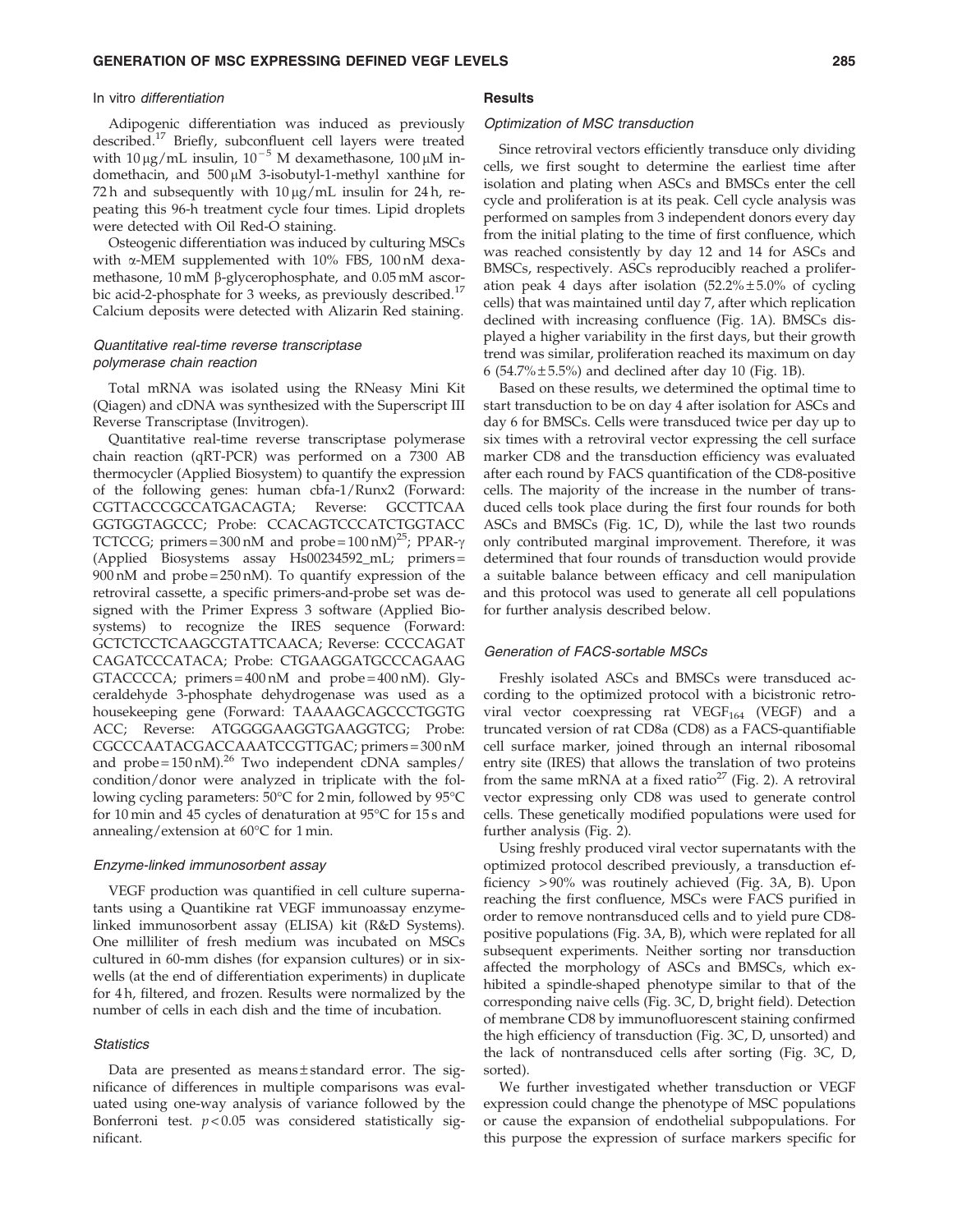FIG. 1. Optimization of MSC retroviral vector transduction. The proportion of ASCs (A) and BMSCs (B) in active proliferation (S/G2/M phases) was assessed by flow cytometry analysis of nuclear DNA content after staining with propidium iodide during the first 12 to 14 days after initial plating  $(n=3)$ each). The transduction efficiency of ASCs (C) and BMSCs (D) was assessed as a function of infection rounds  $(n=3 \text{ each})$ . The amount of CD8-positive cells was determined by FACS after up to six rounds of transduction with a CD8-expressing retroviral vector. Naive MSCs were used as negative control (0 rounds). MSCs, mesenchymal stromal/stem cells; ASCs, adipose stromal cells; FACS, fluorescence-activated cell sorting; BMSCs, bone marrow–derived MSCs.



mesenchymal (CD105, CD90, and CD73) and endothelial (CD31, CD34, and VEGFR2) cells was analyzed by flow cytometry. Naive ASCs and BMSCs were compared with mock-transduced cells (centrifuged only) and with CD8- or VEGF-expressing transduced and sorted cells. As shown in Table 1, first-passage naive ASCs and BMSCs were almost uniformly positive for all the analyzed mesenchymal markers and contained less than 0.5% of endothelial cells. No significant changes in the mesenchymal phenotype of manipulated MSCs were caused by transduction and sorting or by VEGF expression, nor was the ratio of endothelial cells increased in any condition.

# In vitro proliferation and differentiation of genetically modified MSCs

The effects of transduction and FACS purification on MSC proliferative potential were assessed by measuring the cumulative population doublings of CD8- and VEGF-expressing ASCs and BMSCs for eight and nine passages after sorting, respectively. These were compared with naive cells and mock-transduced cells that were subjected to the physical manipulation involved in the transduction protocol, that is, centrifugation for 30' in the dish, but in the absence of viral vector particles. Both transduced ASC and BMSC populations proliferated more slowly than the naive and centrifuged MSCs during the first two passages after sorting (Fig. 4). However, this effect was temporary and growth of transduced MSCs resumed at the same rate as control cells approximately 10 days after the sorting (Fig. 4). Therefore, transduction and sorting did not affect the intrinsic proliferative potential of MSCs.

The differentiation potential of the same ASC and BMSC populations toward the adipogenic and osteogenic lineages was determined in vitro after the first passage and FACS purification. Mock-transduced, CD8- and VEGF-expressing ASCs (Fig. 5A) and BMSCs (Fig. 5C) were able to differentiate into both lineages similarly to the naive MSCs.

FIG. 2. Study design. ASCs and BMSCs were isolated and transduced with a bicistronic retroviral vector coexpressing rat  $VEGF<sub>164</sub>$ (rVEGF<sub>164</sub>) and a truncated version of rat CD8a (tr. rCD8a). LTR = retroviral long terminal repeats;  $\Psi$  = packaging signal; IRES = internal ribosomal entry site. CD8-positive MSCs were FACS sorted to



generate pure populations of transduced cells and were analyzed to determine the effects of retroviral transduction and transgene expression on their phenotype, as well as their in vitro proliferation and differentiation potential. VEGF, vascular endothelial growth factor.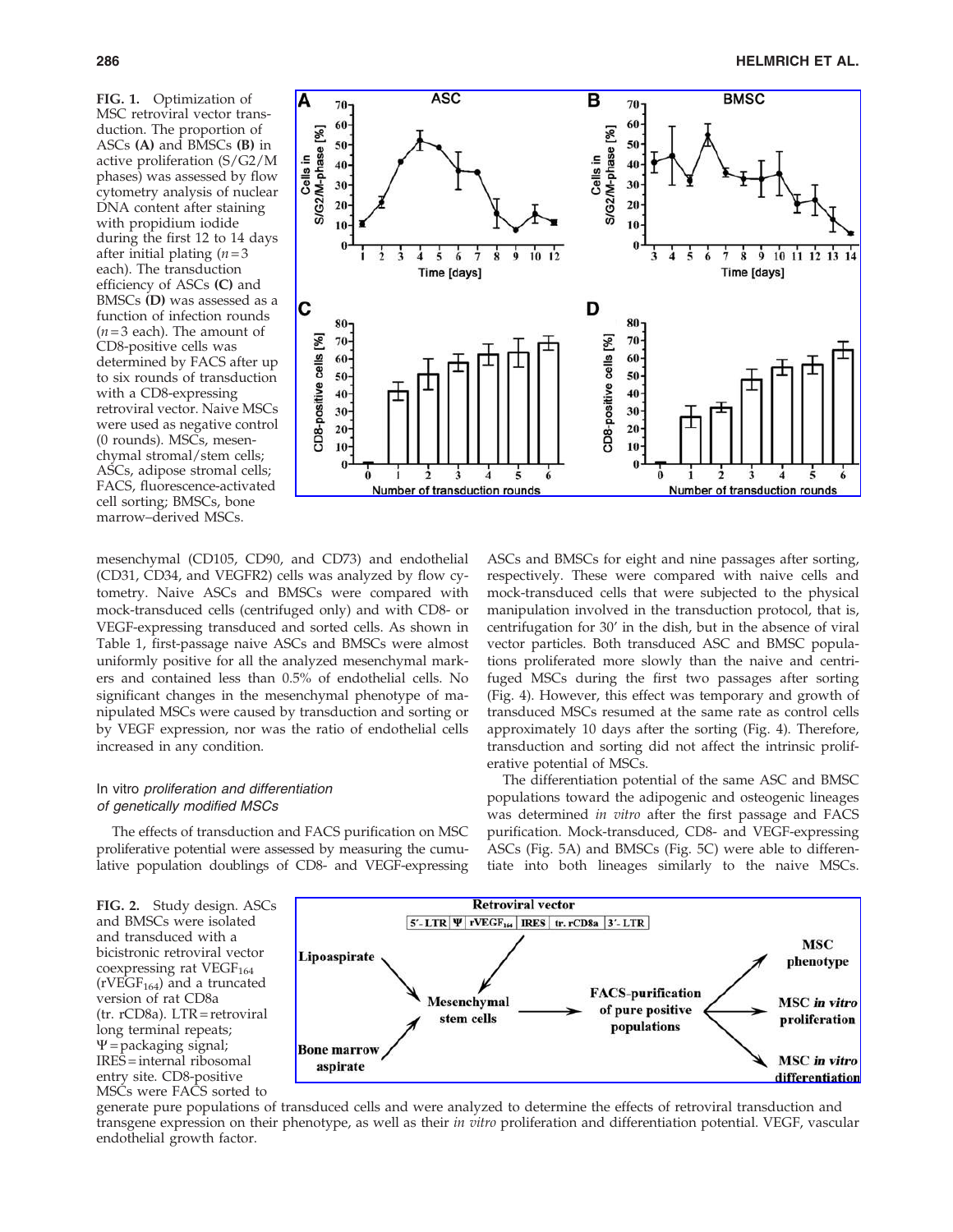

FIG. 3. FACS purification of transduced MSCs. Representative FACS plots show that both ASCs (A) and BMSCs (B) were transduced with > 90% efficiency (black plots) and that pure CD8 positive populations were obtained after sorting (tinted blue plots). Control naive cells = red plots. Microscopic images of naive or VEGF-expressing ASCs (C) and BMSCs (D), either before (unsorted) or after (sorted) FACS purification. BF = bright field images; CD8 = cells immunostained with an antirat CD8 antibody (green) and DAPI (nuclei, in blue). White arrows indicate the nuclei of CD8-negative cells in the unsorted populations  $(n=3)$ each). Size  $bar = 100 \mu m$ . DAPI, 4¢,6-diamidino-2-phenylindole. Color images available online at www.liebertonline.com/tec

Interestingly, in ASCs from one donor with poor intrinsic osteogenic differentiation potential (Fig. 5B), VEGF expression actually increased osteogenic differentiation compared with naive, mock-transduced and CD8-expressing cells (Fig. 5B). Differentiation was confirmed by quantifying the expression of transcription factors that are responsible for initiating adipogenesis (PPAR-g, Fig. 5D, E) and osteogenesis (Runx2, Fig. 5F, G) by qRT-PCR. The results confirmed that ASC and BMSC differentiation along both lineages was not impaired by retroviral transduction, FACS purification, or VEGF expression.

# Transgene expression is maintained after cell differentiation

Retroviral vectors integrate in the host genome and their level of expression can be affected by remodeling of the surrounding chromatin that accompanies gene activation

|  | Table 1. Expression of Endothelial and Mesenchymal Markers by Naive and Transduced |                                      |  |  |  |  |
|--|------------------------------------------------------------------------------------|--------------------------------------|--|--|--|--|
|  |                                                                                    | ADULT MESENCHYMAL STROMAL/STEM CELLS |  |  |  |  |

|                            |                  |                | % of positive cells in ASC populations  |                |                 |  |  |  |  |
|----------------------------|------------------|----------------|-----------------------------------------|----------------|-----------------|--|--|--|--|
|                            |                  | Naive          | Mock                                    | CD8            | VEGF            |  |  |  |  |
| Endothelial markers        | $CD31 + /CD34 +$ | $0.2 \pm 0.1$  | $0.2 \pm 0.1$                           | $0.3 \pm 0.2$  | $0.1 \pm 0.1$   |  |  |  |  |
|                            | $VEGFR2+$        | $0.0 \pm 0.0$  | $0.1 \pm 0.1$                           | $0.5 \pm 0.2$  | $0.0 \pm 0.0$   |  |  |  |  |
| Mesenchymal markers        | $CD73+$          | $94.4 \pm 5.0$ | $95.7 \pm 3.5$                          | $91.2 \pm 8.4$ | $91.6 \pm 8.1$  |  |  |  |  |
|                            | $CD90+$          | $94.4 \pm 5.2$ | $94.9 \pm 4.7$                          | $90.6 \pm 8.9$ | $89.3 \pm 10.1$ |  |  |  |  |
|                            | $CD105+$         | $93.6 \pm 4.7$ | $91.9 \pm 3.9$                          | $87.7 \pm 6.5$ | $86.2 \pm 6.9$  |  |  |  |  |
|                            |                  |                | % of positive cells in BMSC populations |                |                 |  |  |  |  |
|                            |                  | Naive          | Mock                                    | CD8            | <b>VEGF</b>     |  |  |  |  |
| <b>Endothelial Markers</b> | $CD31 + /CD34 +$ | $0.0 \pm 0.0$  | $0.0 \pm 0.0$                           | $0.0 \pm 0.0$  | $0.0 \pm 0.0$   |  |  |  |  |
|                            | VEGFR2+          | $0.0 \pm 0.0$  | $0.5 \pm 0.4$                           | $0.0 \pm 0.0$  | $0.1 \pm 0.1$   |  |  |  |  |
| Mesenchymal markers        | $CD73+$          | $99.6 \pm 0.1$ | $99.8 \pm 0.1$                          | $99.7 \pm 0.1$ | $99.7 \pm 0.1$  |  |  |  |  |
|                            | $CD90+$          | $89.2 \pm 3.5$ | $89.0 \pm 3.2$                          | $91.8 \pm 3.1$ | $93.1 \pm 1.5$  |  |  |  |  |
|                            | $CD105+$         | $98.9 \pm 0.4$ | $98.3 \pm 1.4$                          | $99.2 \pm 0.3$ | $99.0 \pm 0.5$  |  |  |  |  |

BMSCs, bone marrow–derived mesenchymal stromal/stem cells; ASCs, adipose stromal cells.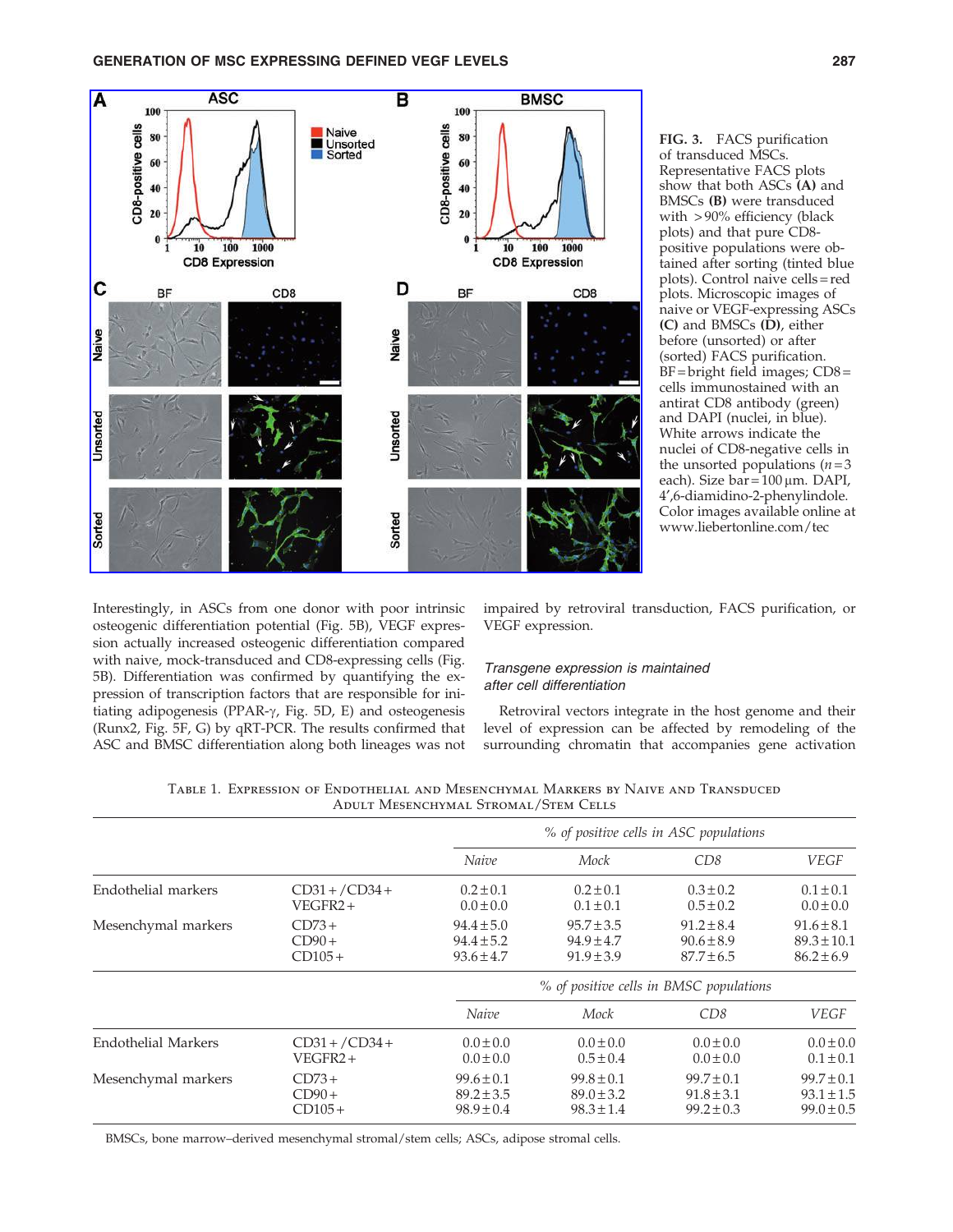FIG. 4. In vitro proliferation of transduced MSCs. The in vitro proliferative potential of CD8- and VEGF-expressing ASCs (A) and BMSCs (B) was not impaired compared with that of naive and mocktransduced cells over nine passages after FACS sorting  $(n=3$  each).



and repression during differentiation.<sup>28</sup> Therefore, we assessed the stability of transgene expression by transduced and FACS-purified MSCs during differentiation.

Transgene mRNA levels were quantified by qRT-PCR of the IRES sequence, which is common to the expression cassettes in both retroviral vectors used (CD8 and VEGF), so that the use of a single pair of primers allowed comparisons between all cell populations (Fig. 6A, B). VEGF protein was measured by ELISA (Fig. 6C, D). Both assays indicated that transgene expression did not decline during in vitro adipogenic or osteogenic differentiation compared with cells in expansion medium, and that in some instances it actually increased.

# FACS purification of MSCs expressing specific VEGF levels

To rapidly purify homogeneous populations expressing desired levels of VEGF, we employed a technology that we recently developed with transduced skeletal myoblasts.<sup>23,29</sup>

FIG. 5. In vitro differentiation of transduced MSCs. Naive, mock-transduced, CD8- and VEGF-expressing MSCs were differentiated in vitro toward the adipogenic and osteogenic lineages. (A–C) Oil Red-O staining (adipogenic) and Alizarin Red staining (osteogenic) of control (C-) or differentiated (Diff.) ASCs (A, B, from two different donors) and BMSCs (C)  $(n=4 \text{ each})$ . Differentiation was confirmed by quantifying the expression of PPAR- $\gamma$  (adipogenesis, D, E) and Runx2 (osteogenesis, F, G) in expansion and differentiation conditions by quantitative real-time PCR  $(n=3 \text{ each})$ . The graphs show relative expression compared with that of the housekeeping gene GAPDH. PCR, polymerase chain reaction; GAPDH, glyceraldehyde 3-phosphate dehydrogenase. Color images available online at www.liebertonline.com/ tec

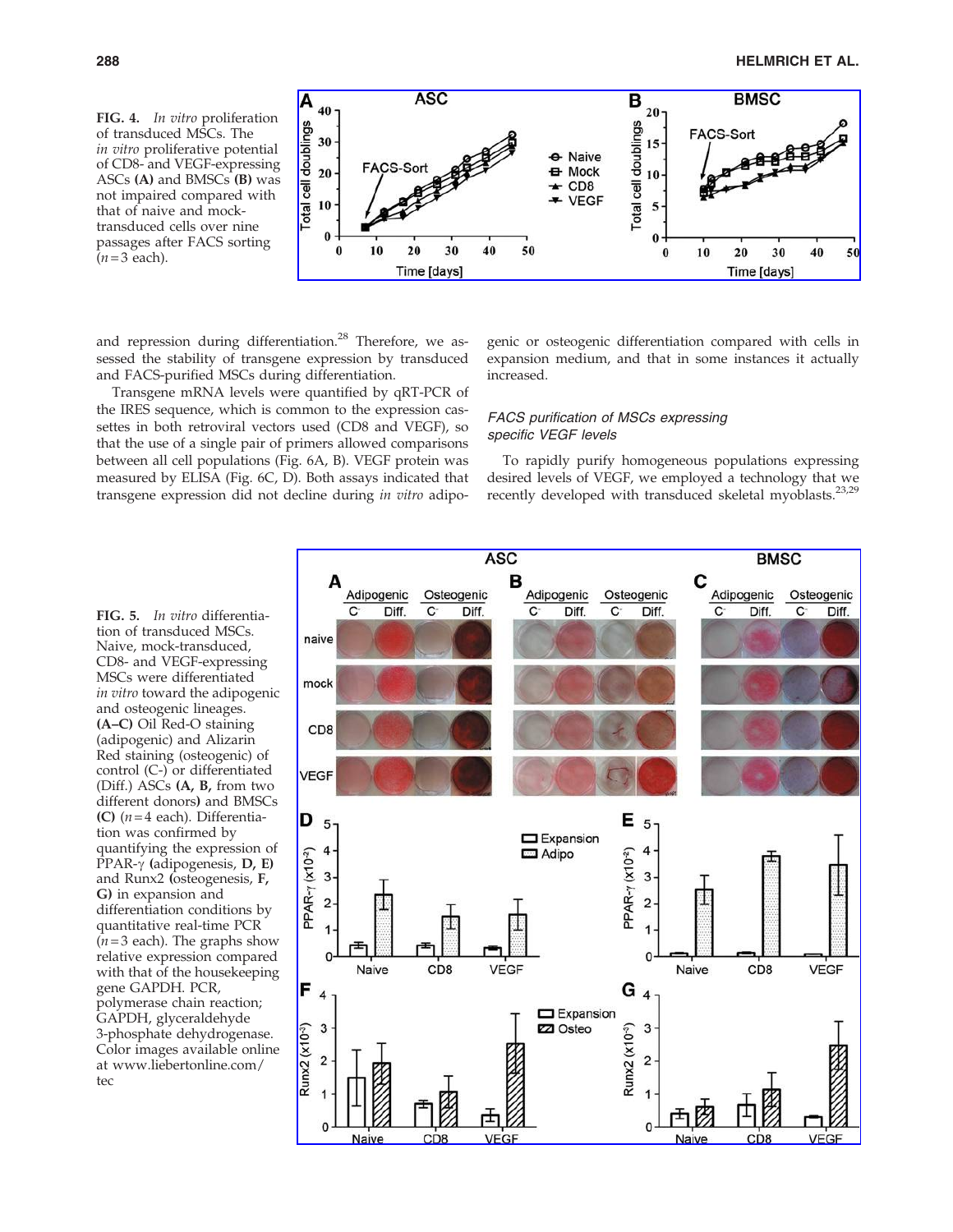

FIG. 6. Transgene expression after in vitro differentiation. Transgene expression was quantified in expansion culture (E) or after adipogenic (A) and osteogenic (O) in vitro differentiation of CD8- and VEGF-expressing ASCs (A, C) and BMSCs (B, D). Expression of the transgene mRNA levels was quantified by qRT-PCR (A, B). VEGF protein in the supernatants (1 mL) was measured by ELISA and normalized for the number of cells and time of incubation (C, **D**). \*\**p*  $\leq$  0.01 and \*\*\**p*  $\leq$  0.001 versus cells cultured in expansion medium  $(n=3 \text{ each})$ . qRT-PCR, quantitative real-time reverse transcriptase PCR; ELISA, enzyme-linked immunosorbent assay.

Previously established clonal populations of skeletal myoblasts transduced with the same ratVEGF-IRES-ratCD8 retrovirus and homogeneously expressing specific VEGF levels $^{23}$  were used as reference populations to FACS-sort transduced MSCs expressing similar CD8 levels on the cell surface (Fig. 7A). The unsorted transduced BMSC population expressed on average  $142 \pm 14$  ng/ $10^6$  cells/day of rat VEGF and, after FACS purification, low-, medium-, and high-level sorted populations produced about 12, 79, and  $154 \text{ ng}/10^6$ cells/day, respectively. As shown in Fig. 7B, these VEGF amounts were remarkably similar to those produced by the corresponding reference clonal populations (13, 53, and  $155 \text{ ng}/10^6$  cells/day, respectively). VEGF secretion by the FACS-purified populations was stable also 5 and 18 days after sorting (data not shown).

## **Discussion**

In this study we developed a tool to genetically modify primary human MSCs derived from bone marrow and adipose tissue with high efficiency and rapidly select cells expressing desired levels of VEGF with minimal in vitro manipulation, so as to preserve their progenitor properties. This was achieved by combining an optimized transduction

protocol with a high-throughput FACS-based purification technology we recently developed.<sup>29</sup> Neither retroviral vector transduction, nor FACS purification, nor expression of VEGF and the CD8 marker impaired MSC proliferation and in vitro differentiation potential toward the adipogenic and osteogenic lineages. Transgene expression was sustained during in vitro differentiation. Interestingly, we recently found that similarly transduced and FACS-purified BMSCs, expressing only the truncated CD8 marker, also displayed no impairment of their chondrogenic potential both in vitro and in vivo (Marsano, A., Martin, I., and Banfi, A., unpublished observations).

The lack of detrimental effects on BMSC properties by VEGF overexpression was not due to a lack of activity of rat VEGF on human VEGF receptors. In fact, rat VEGF<sub>164</sub> shares  $90\%$  amino acid sequence identity with human VEGF<sub>165</sub> (http://blast.ncbi.nlm.nih.gov/) and is effective in stimulating the proliferation of human endothelial cells, $30$  with a similar potency as the corresponding human recombinant factor  $(ED_{50}$  rVEGF<sub>164</sub>=0.75-3.75 ng/mL and  $ED_{50}$ hVEGF<sub>165</sub>=1-6 ng/mL), according to manufacturer data (R&D Systems).

Genetic modification with integrating vectors, such as retroviruses, ensures consistent long-term expression of



FIG. 7. FACS purification of transduced BMSCs expressing specific VEGF levels. Clonal populations of mouse skeletal myoblasts transduced with the same retroviral vector expressing rat VEGF and rat CD8—which produced specific low, medium, and high VEGF levels—were used as reference populations to FACS-

purify VEGF-producing BMSCs that expressed similar levels of CD8 on the cell surface (A). Quantification of rat VEGF<sub>164</sub> by ELISA (B) shows that FACS sorting was successful in rapidly purifying BMSC populations homogeneously producing the same VEGF amounts as the corresponding reference populations. \* $p \le 0.05$  and \*\*\* $\hat{p} \le 0.001$ .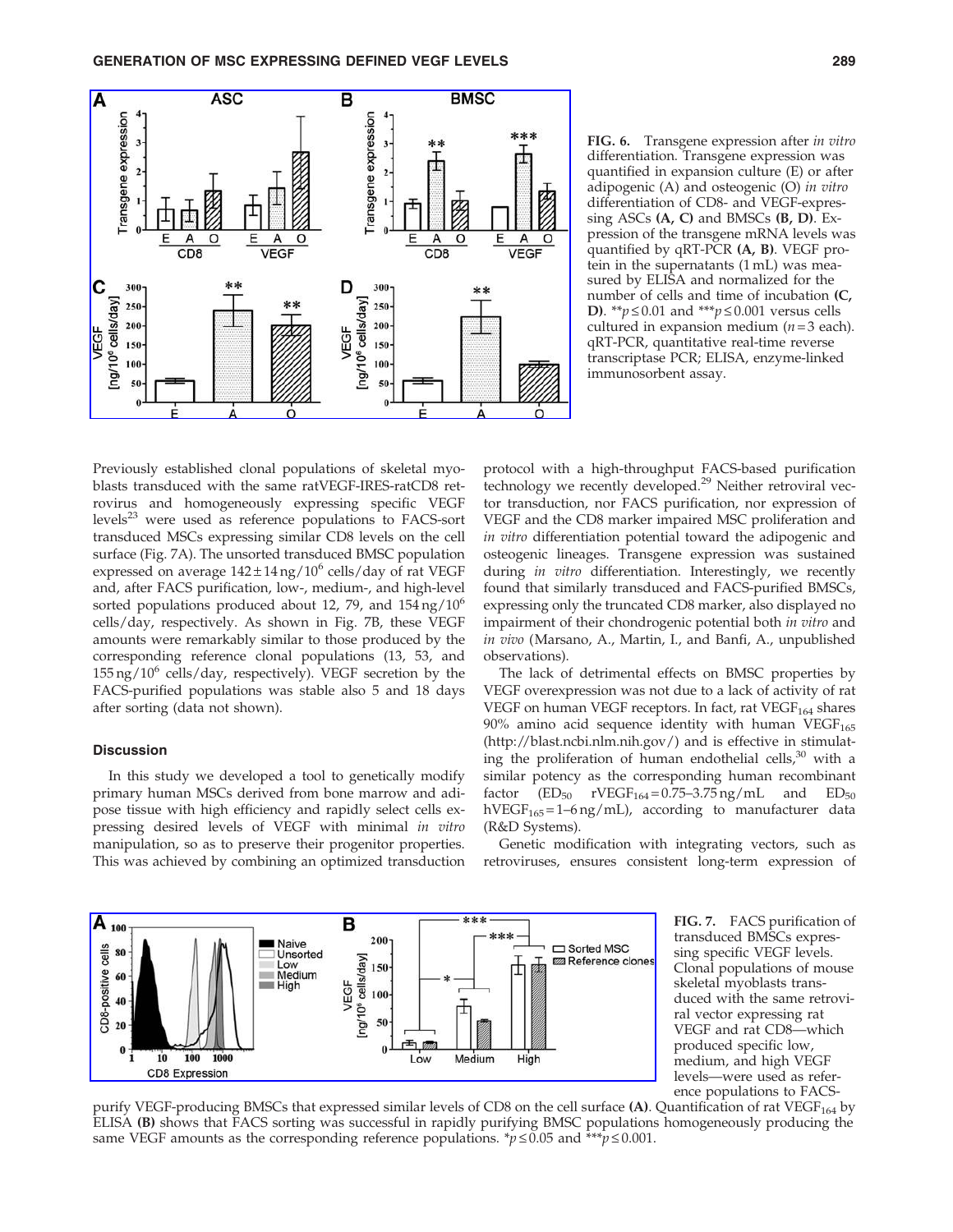factors despite cell expansion.<sup>14</sup> However, current methods for MSC transduction require that standardized proliferating cultures are established by replating MSCs at specific densities after the first confluence is reached, $31-33$  so that until now a primary genetically modified population could not be generated before the second passage. In addition, a high transduction efficiency is desirable, so as to minimize the need for selection of the expressing cells and for further expansion to reach the required quantity. Therefore, by rigorously determining the exact time at which freshly isolated MSCs reach the highest proliferative activity after first plating, we were able to target retroviral vector transduction at the most efficient window and achieve a transduction efficiency of up to 95% before first confluence was reached. It should be noted that initial experiments to determine the optimal protocol led to efficiencies of only approximately 70% because they were performed with frozen aliquots of pooled viral vector supernatants in order to ensure standardized conditions. However, fresh supernatants, which have higher titers, allowed the routine achievement of  $> 90\%$ efficiency with the same protocol.

A crucial aspect of the technique we developed is the possibility to rapidly and prospectively purify subpopulations of transduced cells expressing specific desired levels of the transgene. In fact, selection of transduced cells by drug resistance<sup>34</sup> cannot distinguish cells expressing different transgene levels. On the other hand, although single-cell cloning can generate populations expressing precisely controlled levels, it is not a clinically applicable approach due to (1) the excessive degree of in vitro expansion required, which is incompatible with the maintenance of differentiation potential of human MSCs; and (2) the excessive costs and complexity associated with generating and screening libraries of clones. Coexpression of a FACS-detectable marker, for example, green fluorescent protein, without the use of reference populations also does not allow the predictive identification of the levels of expression in each cell. $^{35}$  In fact, although FACS is intrinsically quantitative, the measured fluorescence intensity values cannot be directly translated into absolute amounts of transgene production. Here we overcame this limitation by taking advantage of a technique we recently developed to predict the absolute amount of expression by individual transduced skeletal myoblasts in a population by FACS, based on the combined use of a syngenic nonfunctional cell surface marker (truncated CD8a) with that of immortal clonal populations as a reference.<sup>29</sup> It can be noted that the CD8 intensity of the high-expressing purified population shown in Figure 7A corresponded to the middle peak of the parent unsorted population and, in fact, the two populations also expressed a similar amount of rat VEGF (142 and  $154 \text{ ng}/10^6$  cells/day, respectively), confirming the predictive validity of the platform.

The possibility to control the expressed dose of a transgene has important therapeutic implications. In fact, in a heterogeneous population, high levels can be toxic and low levels inefficient, leading to a waste of therapeutic potential.<sup>10</sup> For example, VEGF overexpression is an attractive strategy to induce therapeutic angiogenesis in ischemic conditions,<sup>36</sup> as well as to increase and accelerate vascularization of clinical-size tissue-engineered grafts. $37$  However, VEGF can induce either normal and therapeutic angiogenesis, or aberrant angioma-like vascular growth depending on its concentration in the microenvironment around each producing cell in vivo, and not on its total dose, $11,38$  as it remains bound to the extracellular matrix after secretion. Here we showed that MSC subpopulations homogeneously producing specific desired VEGF doses can be rapidly and prospectively purified from the initial transduced population already at the first passage, with no loss of their proliferation and differentiation potential, by combining the optimized transduction protocol and high-throughput FACS-based purification technology we developed. Furthermore, it should prove useful also to study the dose-dependent effects of genes of therapeutic interest on early-passage primary MSCs. In fact, the results obtained studying heterogeneous transduced populations usually reflect the effects of the highest levels of expression, which may obscure those of the lower and more physiological levels.

Interestingly, in vitro osteogenic differentiation caused an increased expression of the vector-encoded VEGF in adiposederived, but not in bone marrow–derived MSCs, which was confirmed in three independent donors (Fig. 6C, D). Cell differentiation involves extensive alterations in gene expression that depend on chromatin remodeling<sup>28</sup> and this influences the transcriptional activity of the retroviral vectors integrated in those genomic areas. Therefore, this different effect on vector activity in ASCs and BMSCs suggests that osteogenic differentiation of MSCs of different origin might involve the activation and repression of different genomic areas. Further transcriptome analyses will be required to investigate this intriguing possibility.

In conclusion, the platform described here is expected to increase the feasibility of therapeutic approaches based on genetically modified MSCs, by ensuring both high efficiency and minimal in vitro manipulation.

# Acknowledgments

This work was supported by an Intramural Research Grant of the Department of Surgery (Basel University Hospital), by the European Union FP7 grants MAGISTER (CP-IP 214685) and ANGIOSCAFF (CP-IP 214402), by the Swiss National Science Foundation grant 127426, and by the National Institutes of Health grant R21-HL089913-02 to Andrea Banfi.

#### Disclosure Statement

No competing financial interests exist.

#### References

- 1. Satija, N.K., Singh, V.K., Verma, Y.K., Gupta, P., Sharma, S., Afrin, F., et al. Mesenchymal stem cell-based therapy: a new paradigm in regenerative medicine. J Cell Mol Med 13, 4385, 2009.
- 2. Kumar, S., Chanda, D., and Ponnazhagan, S. Therapeutic potential of genetically modified mesenchymal stem cells. Gene Ther 15, 711, 2008.
- 3. Crisan, M., Yap, S., Casteilla, L., Chen, C.W., Corselli, M., Park, T.S., et al. A perivascular origin for mesenchymal stem cells in multiple human organs. Cell Stem Cell 3, 301, 2008.
- 4. Helder, M.N., Knippenberg, M., Klein-Nulend, J., and Wuisman, P. Stem cells from adipose tissue allow challenging new concepts for regenerative medicine. Tissue Eng 13, 1799, 2007.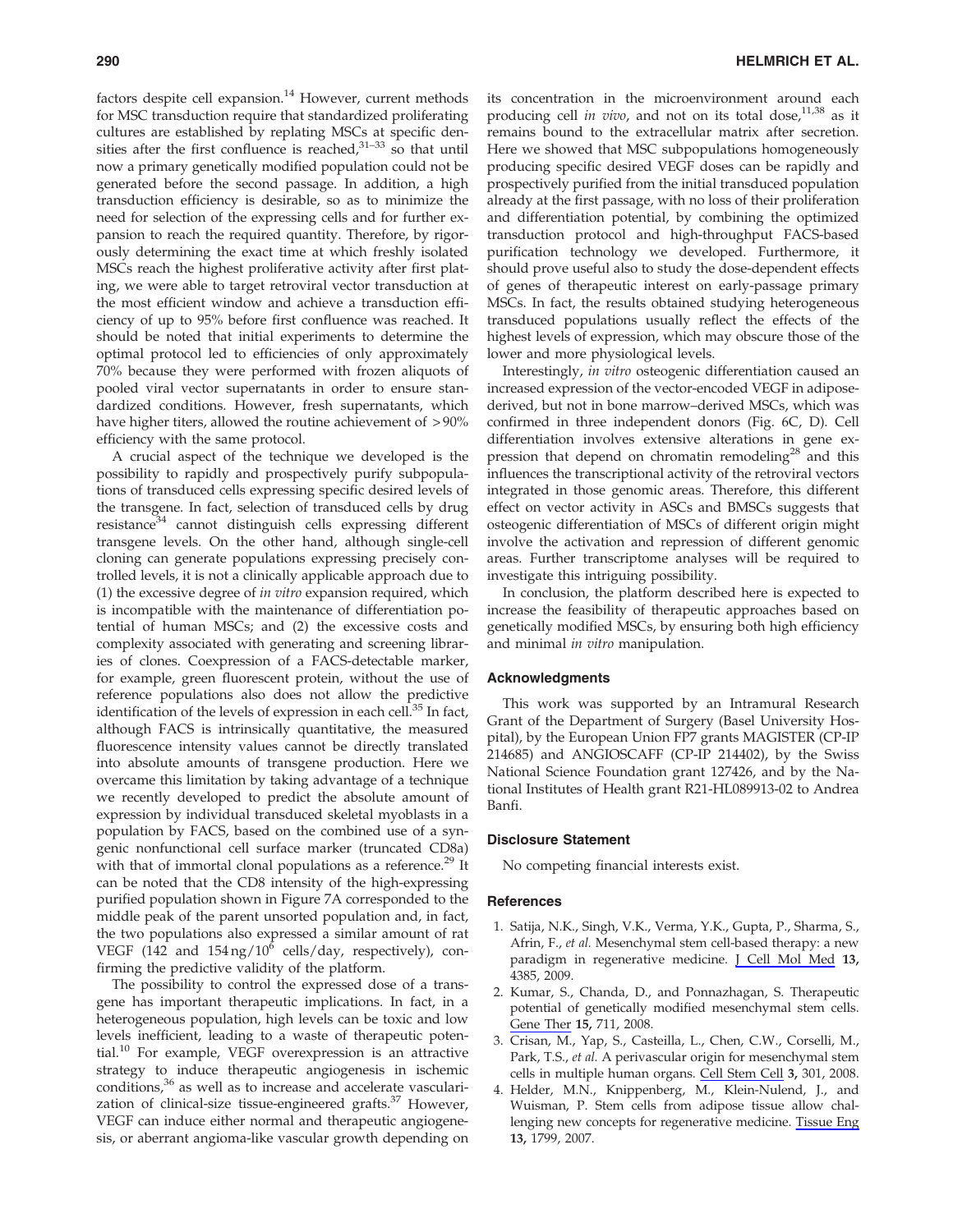- 5. Salem, H.K., and Thiemermann, C. Mesenchymal Stromal Cells: current understanding and clinical status. Stem Cells 28, 585, 2010.
- 6. Kneser, U., Stangenberg, L., Ohnolz, J., Buettner, O., Stern-Straeter, J., Mobest, A., et al. Evaluation of processed bovine cancellous bone matrix seeded with syngenic osteoblasts in a critical size calvarial defect rat model. J Cell Mol Med 10, 695, 2006.
- 7. Scheufler, O., Schaefer, D.J., Jaquiery, C., Braccini, A., Wendt, D.J., Gasser, J.A., et al. Spatial and temporal patterns of bone formation in ectopically pre-fabricated, autologous cell-based engineered bone flaps in rabbits. J Cell Mol Med 12, 1238, 2008.
- 8. Scherberich, A., Muller, A.M., Schafer, D.J., Banfi, A., and Martin, I. Adipose tissue-derived progenitors for engineering osteogenic and vasculogenic grafts. J Cell Physiol 225, 348, 2010.
- 9. Carmeliet, P. Angiogenesis in health and disease. Nature Med 9, 653, 2003.
- 10. Banfi, A., von Degenfeld, G., Blau, H.M. Critical role of microenvironmental factors in angiogenesis. Curr Atheroscler Rep 7, 227, 2005.
- 11. Ozawa, C.R., Banfi, A., Glazer, N.L., Thurston, G., Springer, M.L., Kraft, P.E., et al. Microenvironmental VEGF concentration, not total dose, determines a threshold between normal and aberrant angiogenesis. J Clin Invest 113, 516, 2004.
- 12. Dor, Y., Djonov, V., Abramovitch, R., Itin, A., Fishman, G.I., Carmeliet, P., et al. Conditional switching of VEGF provides new insights into adult neovascularization and proangiogenic therapy. EMBO J 21, 1939, 2002.
- 13. Sheridan, C. Gene therapy finds its niche. Nature Biotechnol 29, 121, 2011.
- 14. Zhang, X.J., Godbey, W.T. Viral vectors for gene delivery in tissue engineering. Adv Drug Deliv Rev 58, 515, 2006.
- 15. Banfi, A., Muraglia, A., Dozin, B., Mastrogiacomo, M., Cancedda, R., and Quarto, R. Proliferation kinetics and differentiation potential of ex vivo expanded human bone marrow stromal cells: implications for their use in cell therapy. Exp Hematol 28, 707, 2000.
- 16. DiGirolamo, C.M., Stokes, D., Colter, D., Phinney, D.G., Class, R., and Prockop, D.J. Propagation and senescence of human marrow stromal cells in culture: a simple colonyforming assay identifies samples with the greatest potential to propagate and differentiate. Br J Haematol 107, 275, 1999.
- 17. Scherberich, A., Galli, R., Jaquiery, C., Farhadi, J., and Martin, I. Three-dimensional perfusion culture of human adipose tissue-derived endothelial and osteoblastic progenitors generates osteogenic constructs with intrinsic vascularization capacity. Stem Cells 25, 1823, 2007.
- 18. Horn, P., Bork, S., Diehlmann, A., Walenda, T., Eckstein, V., Ho, A.D., et al. Isolation of human mesenchymal stromal cells is more efficient by red blood cell lysis. Cytotherapy 10, 676, 2008.
- 19. Mueller, A.M., Davenport, M., Verrier, S., Droeser, R., Alini, M., Bocelli-Tyndall, C., et al. Platelet lysate as a serum substitute for 2D static and 3D perfusion culture of stromal vascular fraction cells from human adipose tissue. Tissue Eng Part A 15, 869, 2009.
- 20. Banfi, A., Springer, M.L., Blau, H.M. Myoblast-mediated gene transfer for therapeutic angiogenesis. Gene Ther Methods 346, 145, 2002.
- 21. Cifone, M.G., Migliorati, G., Parroni, R., Marchetti, C., Millimaggi, D., Santoni, A., et al. Dexamethasone-induced

thymocyte apoptosis: apoptotic signal involves the sequential activation of phosphoinositide-specific phospholipase C, acidic sphingomyelinase, and caspases. Blood 93, 2282, 1999.

- 22. Watson, J.V., Chambers, S.H., and Smith, P.J. A pragmatic approach to the analysis of dna histograms with a definable g1 peak. Cytometry 8, 1, 1987.
- 23. Wolff, T., Mujagic, E., Gianni-Barrera, R., Fueglistaler, P., Helmrich, U., Misteli, H., et al. FACS-purified myoblasts producing controlled VEGF levels induce safe and stable angiogenesis in chronic hind limb ischemia. J Cell Mol Med 2011 [Epub ahead of print]; DOI: 10.1111/j.1582- 4934.2011.01308.x.
- 24. Springer, M.L., and Blau, H.M. High-efficiency retroviral infection of primary myoblasts. Somat Cell Mol Genet 23, 203, 1997.
- 25. Frank, O., Heim, M., Jakob, M., Barbero, A., Schafer, D., Bendik, I., et al. Real-time quantitative RT-PCR analysis of human bone marrow stromal cells during osteogenic differentiation in vitro. J Cell Biochem 85, 737, 2002.
- 26. Martin, I., Jakob, M., Schafer, D., Dick, W., Spagnoli, G., and Heberer, M. Quantitative analysis of gene expression in human articular cartilage from normal and osteoarthritic joints. Osteoarthritis Cartilage 9, 112, 2001.
- 27. Mizuguchi, H., Xu, Z.L., Ishii-Watabe, A., Uchida, E., and Hayakawa, T. IRES-dependent second gene expression is significantly lower than cap-dependent first gene expression in a bicistronic vector. Mol Ther 1, 376, 2000.
- 28. de la Serna, I.L., Ohkawa, Y., and Imbalzano, A.N. Chromatin remodelling in mammalian differentiation: lessons from ATP-dependent remodellers. Nature Rev Genet 7, 461, 2006.
- 29. Misteli, H., Wolff, T., Füglistaler, P., Gianni-Barrera, R., Gürke, L., Heberer, M., et al. High-throughput flow cytometry purification of transduced progenitors expressing defined levels of vascular endothelial growth factor induces controlled angiogenesis in vivo. Stem Cells 28, 611, 2010.
- 30. Conn, G., Soderman, D.D., Schaeffer, M.T., Wile, M., Hatcher, V.B., and Thomas, K.A. Purification of a glycoprotein vascular endothelial-cell mitogen from a rat gliomaderived cell-line. Proc Natl Acad Sci U S A 87, 1323, 1990.
- 31. Marx, J.C., Allay, J.A., Persons, D.A., Nooner, S.A., Hargrove, P.W., Kelly, P.F., et al. High-efficiency transduction and long-term gene expression with a murine stem cell retroviral vector encoding the green fluorescent protein in human marrow stromal cells. Hum Gene Ther 10, 1163, 1999.
- 32. Li, H.X., Zuo, S., He, Z.S., Yang, Y.T., Pasha, Z., Wang, Y.G., et al. Paracrine factors released by GATA-4 overexpressed mesenchymal stem cells increase angiogenesis and cell survival. Am J Physiol Heart Circ Physiol 299, H1772, 2010.
- 33. Noiseux, N., Gnecchi, M., Lopez-Ilasaca, M., Zhang, L.N., Solomon, S.D., Deb, A., et al. Mesenchymal stem cells overexpressing akt dramatically repair infarcted myocardium and improve cardiac function despite infrequent cellular fusion or differentiation. Mol Ther 14, 840, 2006.
- 34. Wolbank, S., Stadler, G., Peterbauer, A., Gillich, A., Karbiener, M., Streubel, B., et al. Telomerase immortalized human amnion- and adipose-derived mesenchymal stem cells: maintenance of differentiation and immunomodulatory characteristics. Tissue Eng Part A 15, 1843, 2009.
- 35. Liu, X.D., Constantinescu, S.N., Sun, Y., Bogan, J.S., Hirsch, D., Weinberg, R.A., et al. Generation of mammalian cells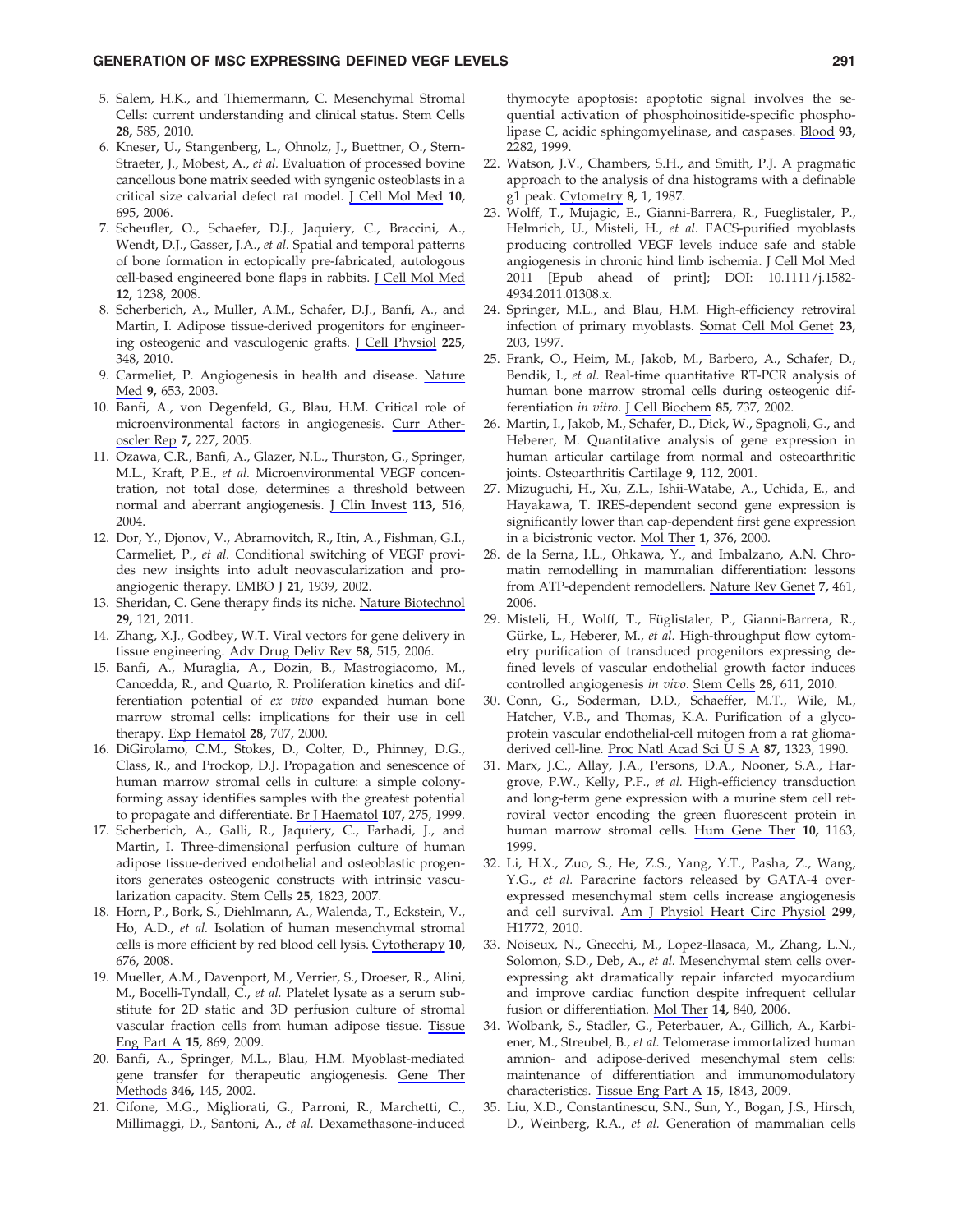stably expressing multiple genes at predetermined levels. Anal Biochem 280, 20, 2000.

- 36. Yla-Herttuala, S., Rissanen, T.T., Vajanto, I., and Hartikainen, J. Vascular endothelial growth factors - Biology and current status of clinical applications in cardiovascular medicine. J Am Coll Cardiol 49, 1015, 2007.
- 37. Rouwkema, J., Rivron, N.C., and van Blitterswijk, C.A. Vascularization in tissue engineering. Trends Biotechnol 26, 434, 2008.
- 38. von Degenfeld, G., Banfi, A., Springer, M.L., Wagner, R.A., Jacobi, J., Ozawa, C.R., et al. Microenvironmental VEGF distribution is critical for stable and functional vessel growth in ischemia. Faseb J 20, 2657, 2006.

Address correspondence to: Andrea Banfi, M.D. Cell and Gene Therapy Basel University Hospital ICFS 407, Hebelstrasse 20 CH-4031 Basel Switzerland

E-mail: abanfi@uhbs.ch

Received: July 21, 2011 Accepted: November 8, 2011 Online Publication Date: December 19, 2011